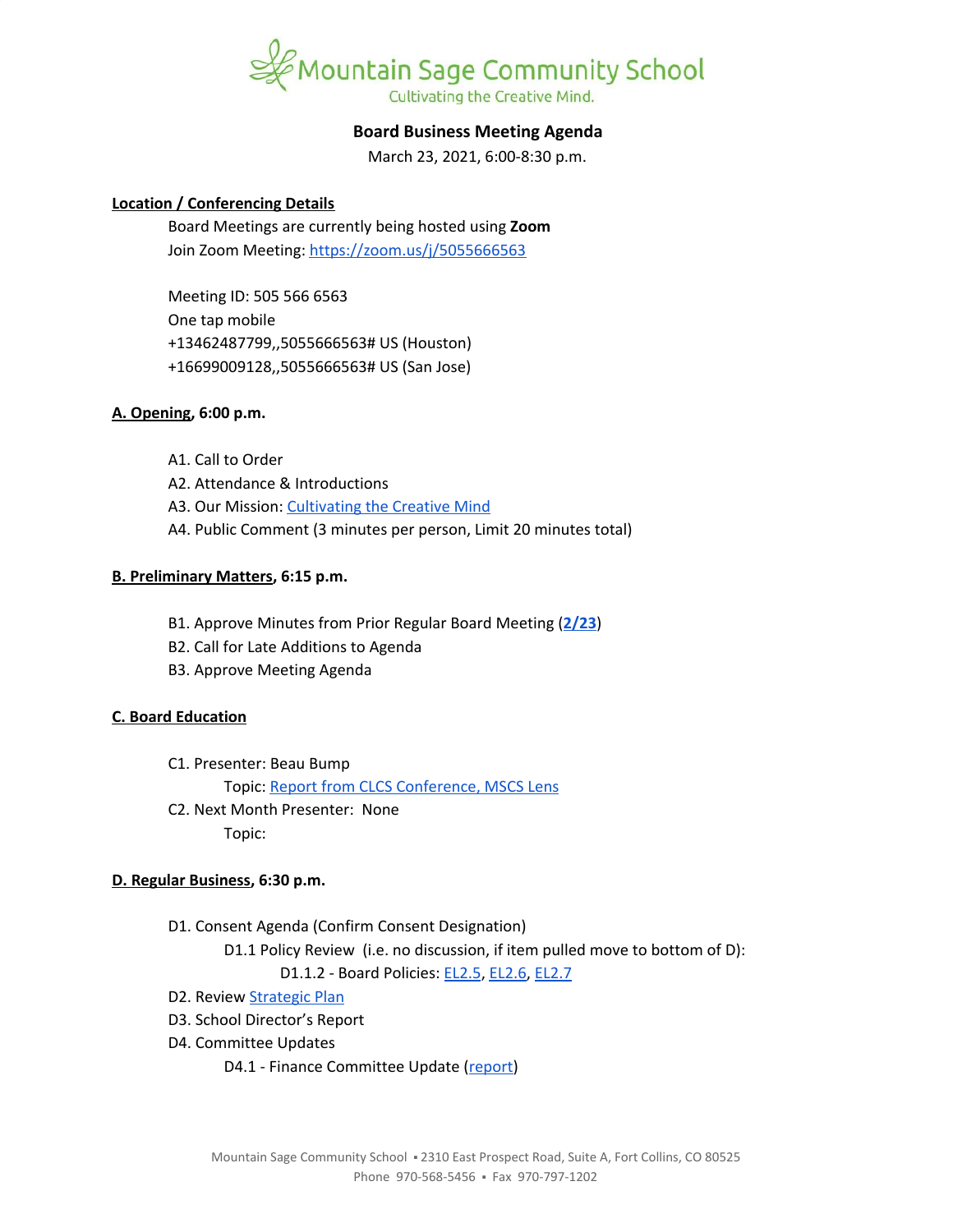# Cultivating the Creative Mind.

- D4.2 Facilities Committee (Committee still on hold. No updates.<sup>1</sup>)
- D4.3 School Accountability Committee Update ([report\)](https://docs.google.com/document/d/13F1wKwosJ6EhVw0egmFznb4Ns5Y8cFmZbuk7vQYMoqg/edit?usp=sharing)
- D4.4 Logistics Committee Update [\(report\)](https://docs.google.com/document/d/1dLlFskACmJb_3SmBQONzY_9EhIvlQNYoI1KhozPHaOA/edit?usp=sharing)
- D4.5 Policy Discussion
	- D4.5.1 PSD Policy Updates (through 2/23/2021):

D4.5.1.1 - 2/9 meeting - reviewed board policy EL2.4 Financial Planning and Budgeting.

D4.5.1.2 - 2/9 meeting - resolution - Feb. as PSD Black History Month.

D4.5.1.3 - 2/9 meeting - considering change to BSR 4.0 so Superintendent is not the sole contact.

D4.5.1.4 - 2/23 meeting - Legislative subcommittee met to discuss 26 upcoming bills.

- D4.5.2 April Reviewing Board Policies: [EL2.8,](https://docs.google.com/document/d/1CRy-bV8I9d_GuKcWhyaczopX8vJ8mZXot1zXBJNeNxo) [EL2.9](https://docs.google.com/document/d/1GZEKYwkBDBPrMmiQ4Bl5rLYnctwF_E27ZKu9GYY7lYs), [GP3.0](https://docs.google.com/document/d/1rOOj0tNmvU3l9f7mPNuRgEMOeCeu7x5aFbV8KcULAJ0)
- D5. Items of the Month (from Board [calendar](https://docs.google.com/document/d/12S6s-qevYMsnj8Cr2yw6uMO7S7hL3gz2oKvXZk5ZndQ/edit?usp=sharing))
	- D5.1 Mar Policy review check-in: where are we, what's left
	- D5.2 Mar Final budget review and approval by the board
	- D5.3 Mar Director Evaluation Feedback Collection & Review
	- D5.4 Mar Director Evaluation Executive session of the board
	- D5.5 Mar Director Evaluation Board President and School Director (after Ex Session)
	- D5.6 Apr Complete review of policies and governing documents
	- D5.7 Apr Approved budget submitted to PSD by Deadline
	- D5.8 Apr Director Evaluation School Director submits AI Performance Reflection and Goals to Board. Board approves or discusses needed revisions by the Director.
	- D5.9 Apr Last Meeting for potential board members to attend before May election
	- D5.10 Apr Review Board Member Onboarding Materials and Make Necessary

Changes

- D5.11 Apr Submit School UIP to CDE
- D5.12 Apr Prep for May work session & meeting, incorporate retreat items in mind
- D5.13 Apr GP 3.7 Each April, the Board will publicly review its expenditures and establish its projected costs of governance for the next fiscal year.
- D6. Scheduling Matters
- D7. Miscellaneous

#### **E. Executive Session, 8:00 p.m.**

E1. Executive Session per C.R.S. 24-6-402(4)(f) - Personnel Matters - School Director Evaluation *(approval by 2/3rds majority required to resolve into executive session ) 2*

## **F. Closing, 8:30 p.m.**

#### E1. List Assigned Action Items

<https://law.justia.com/codes/colorado/2016/title-24/administration/article-6/part-4/section-24-6-402/>

<sup>&</sup>lt;sup>1</sup> Please see past Facilities Committee [report](https://drive.google.com/file/d/1540MBFX75TZuJkqn_bNtGfqBp400VcC4/view?usp=sharing)s such as the  $\frac{9}{22}$  report for more background information.  $\overline{2}$